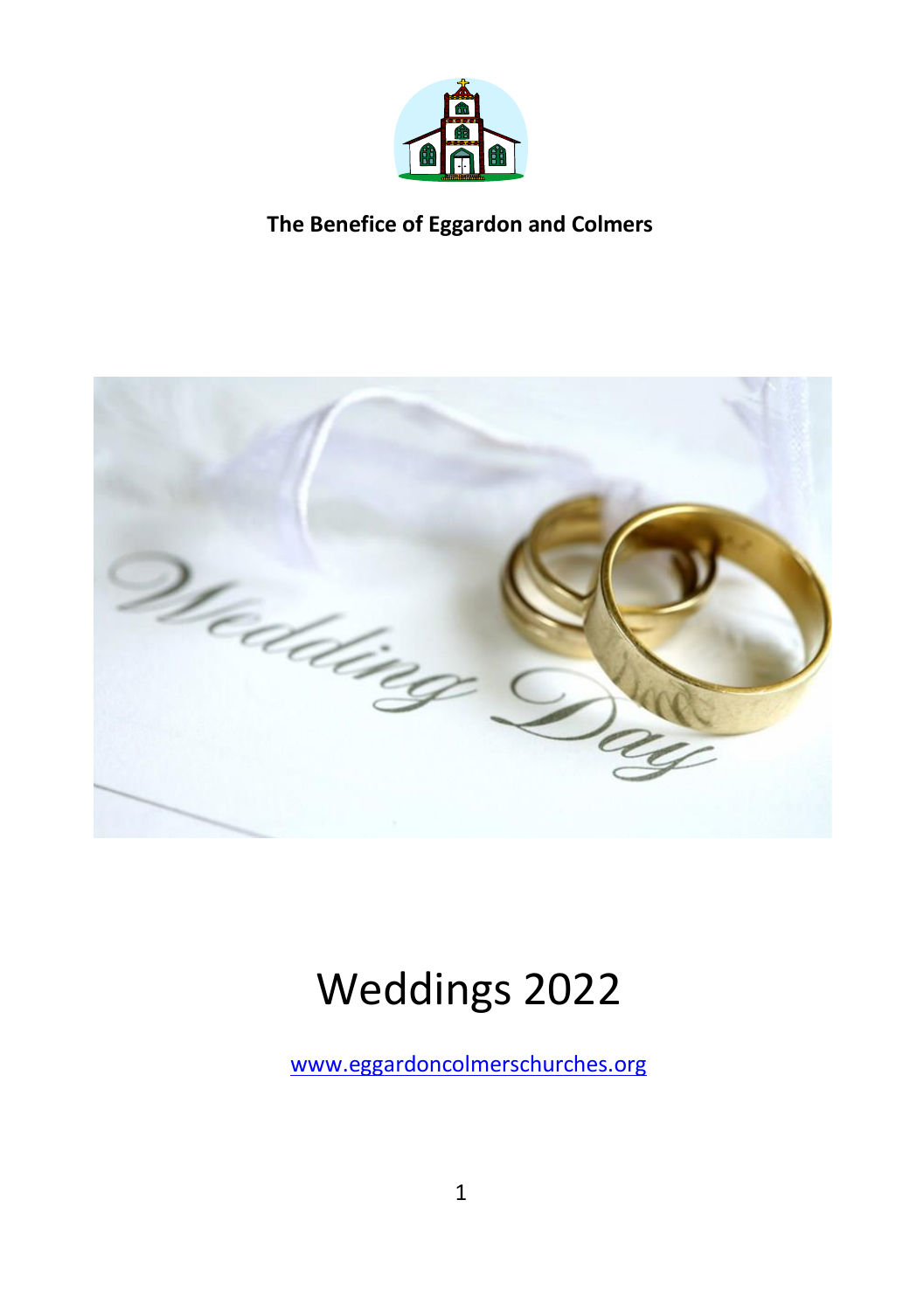



I am so pleased that you are planning your wedding in the Parishes of Askerswell, Loders, Symondsbury and Powerstock and that you have chosen to be married in church. Planning and preparation for a wedding is a time of joy and excitement but it can also seem very busy.

We in this group of churches are here to help you in any way we can and the information in this pack is about us and how your plans can be put together for a meaningful and personal marriage service. You might also like to check out the Church of England site, [www.yourchurchwedding.org](http://www.yourchurchwedding.org/) which has lots of helpful information.

Don't forget you can contact us whenever you wish if you would like to ask or discuss anything further. Please contact our Benefice Administrator, Sandy Hashimi, whose contact details are on the last page.

With my very best wishes and prayers for your special day.

*Rev'd Chris Grasske*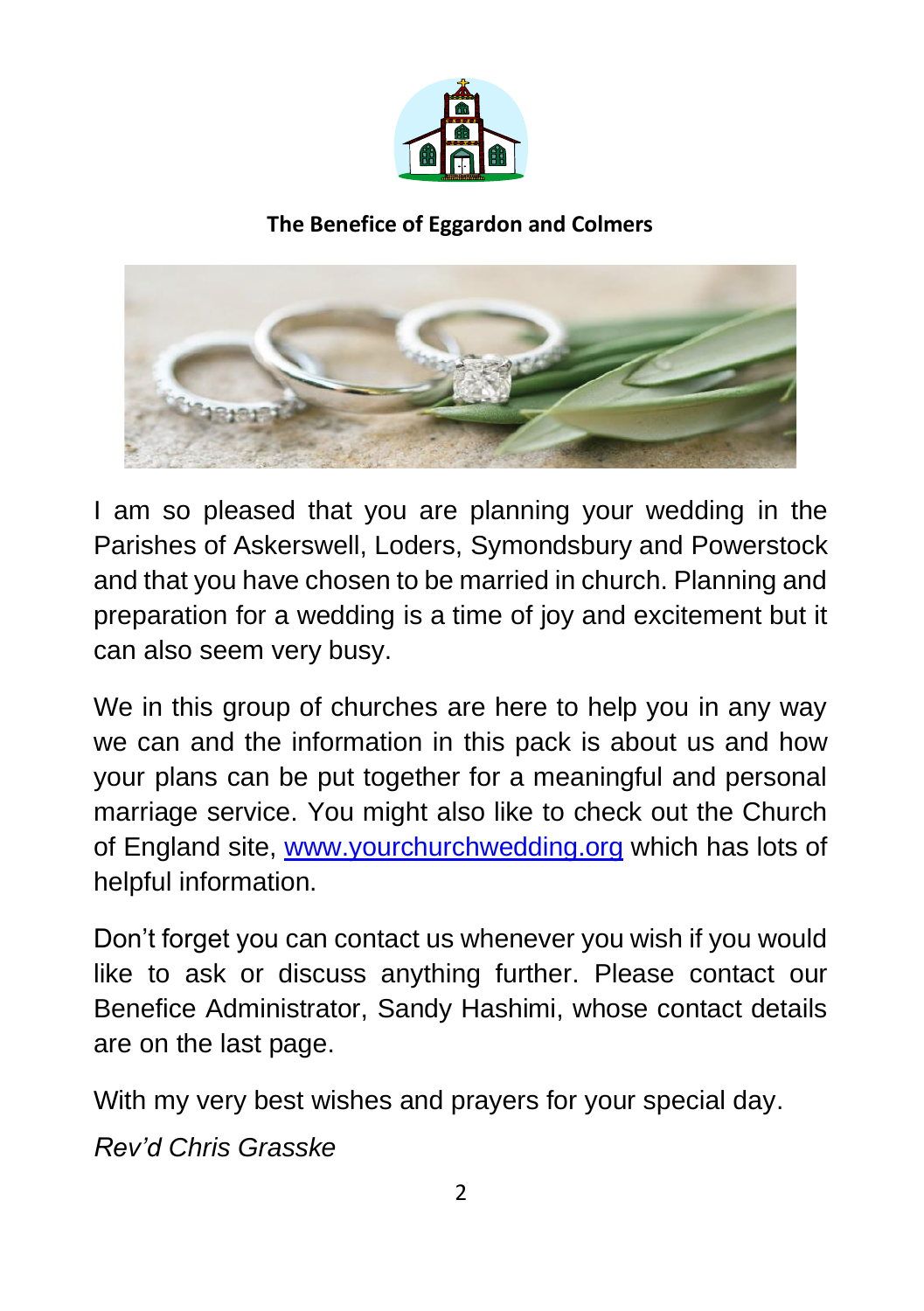

# **Church Fees 2022**

The marriage fees for the current year are printed on the next page. The central church fee and local fee are compulsory payments. The fees for the verger will be included in our invoice. For weddings between 1st October and the end of March, a small additional fee will be added towards the cost of our rather ancient heating systems.

If you choose to have the bells rang or have an organist play at your wedding, the fees are payable directly by an arrangement between yourselves.

We will provide an invoice about a month before your wedding, along with a document with all the details we hold for you from your original booking, for you to update if required.

Please note that if you are marrying outside your home parish, you will need to pay your home parish to have the banns read there and for a Banns Certificate to be issued, which you should give to the minister at your rehearsal.

If you require a Banns Certificate from another parish and don't have one, you won't be able to marry.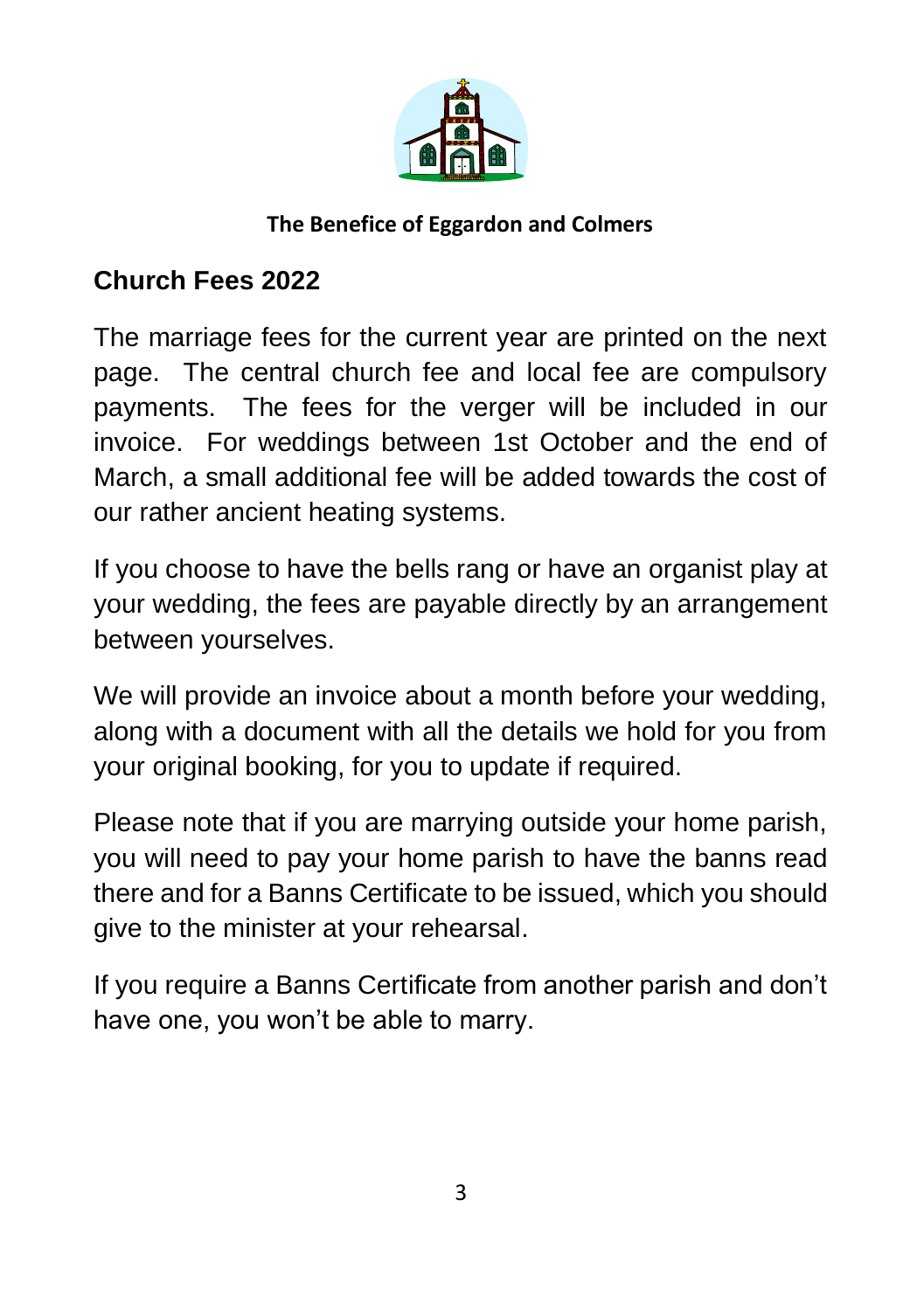

| 2022 Marriage Fees                                    |                            |  |
|-------------------------------------------------------|----------------------------|--|
| <b>Publication of Banns</b>                           | £32                        |  |
| <b>Central Church Fee</b>                             | £218                       |  |
| <b>Local Church Fee</b>                               | £262                       |  |
| <b>Marriage Certificate</b>                           | Now ordered by you         |  |
| <b>Dorset Council Registration Services</b>           |                            |  |
| Order online at www.dorsetcouncil.gov.uk/certificates |                            |  |
| Telephone 01305 225153                                |                            |  |
| Music Fee (by arrangement                             | By arrangement             |  |
| with the organist)                                    | (See Organist              |  |
|                                                       | section)                   |  |
| Verger                                                | £25                        |  |
| Heating (if wedding is                                | £25                        |  |
| between 1st October and 31st                          |                            |  |
| March)                                                |                            |  |
| <b>Bells</b>                                          | By arrangement             |  |
|                                                       | (see <b>Bells</b> section) |  |
| Choir                                                 | Please contact the         |  |
|                                                       | church                     |  |
| Banns at another church                               | £32                        |  |
| <b>Banns Certificate from</b>                         | £16                        |  |
| lanother church                                       |                            |  |

Fees for the bellringers and the organist, if arranged by you, are paid directly and will not form part of the invoice from the Church.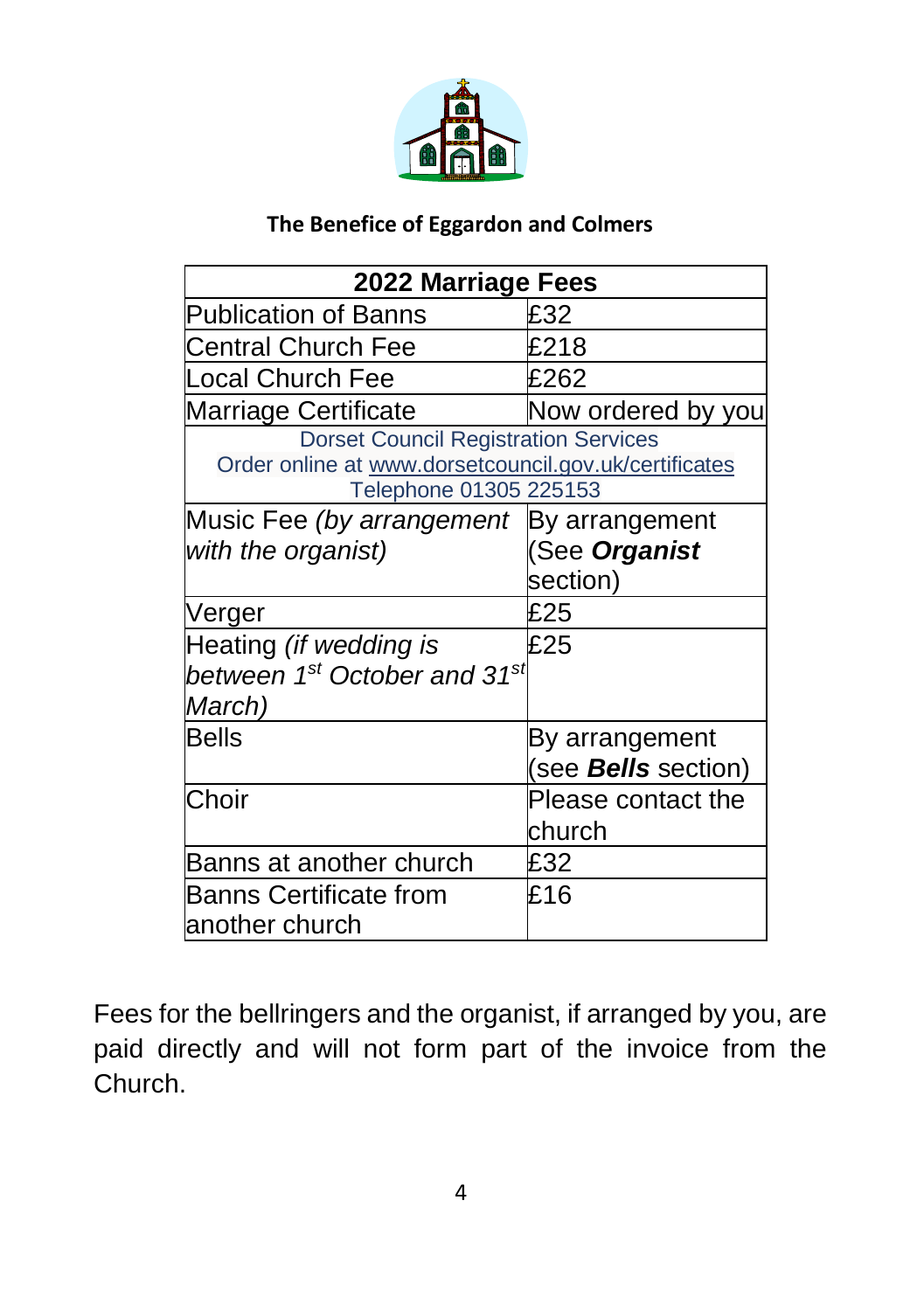



# **Organists**

Our organists look forward to helping you plan your music and hymns, in conjunction with Chris. Please telephone or email the organist of the church where your wedding will be, well before your wedding, to discuss choices for two or three hymns and other music for the entrance of the bride, your departure from the church and during the signing of the marriage document.

You should arrange to pay the organist directly.

# **Contact numbers**

| Askerswell  | <b>Paul Cheater</b>    | Cheaterprc@gmail.com |
|-------------|------------------------|----------------------|
| Loders      | <b>Theresa Follett</b> | 01308 422996         |
| Powerstock  | Church warden          | 01308 485457         |
| Symondsbury | <b>Matt Kingston</b>   | 07719 797893         |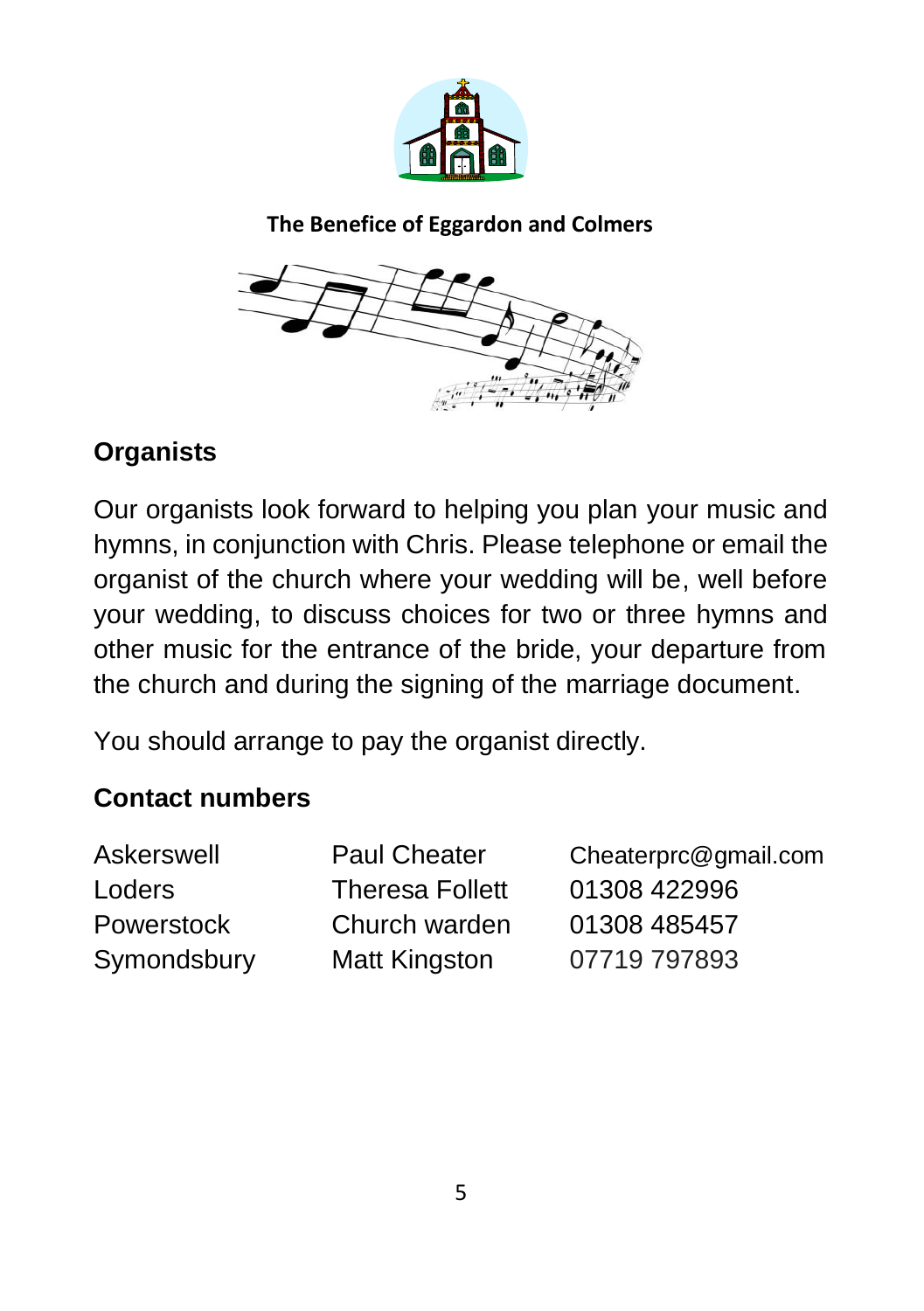



## **Flowers**

We want the church to look beautiful for your wedding and at Loders and Powerstock we have people who can help. Please contact them well in advance of your wedding to make arrangements. They will do their best to help with colours and styles and if you visit any of our churches you will see what an excellent job they do. You should arrange payment with them.

| Askerswell  |            | Please make your own arrangements |
|-------------|------------|-----------------------------------|
| Loders      | Val Brown  | 01308 456764                      |
| Powerstock  | Jane Berry | 01308 485687                      |
| Symondsbury |            | Please make your own arrangements |

If you prefer to arrange your own flowers, please phone our contacts anyway, in plenty of time, to liaise about colours and other arrangements. In this case we ask for at least the altar flowers and two other arrangements to be left ready for our regular church services. Please remove any other flowers or equipment the day after the service and help us to keep our churches looking beautiful.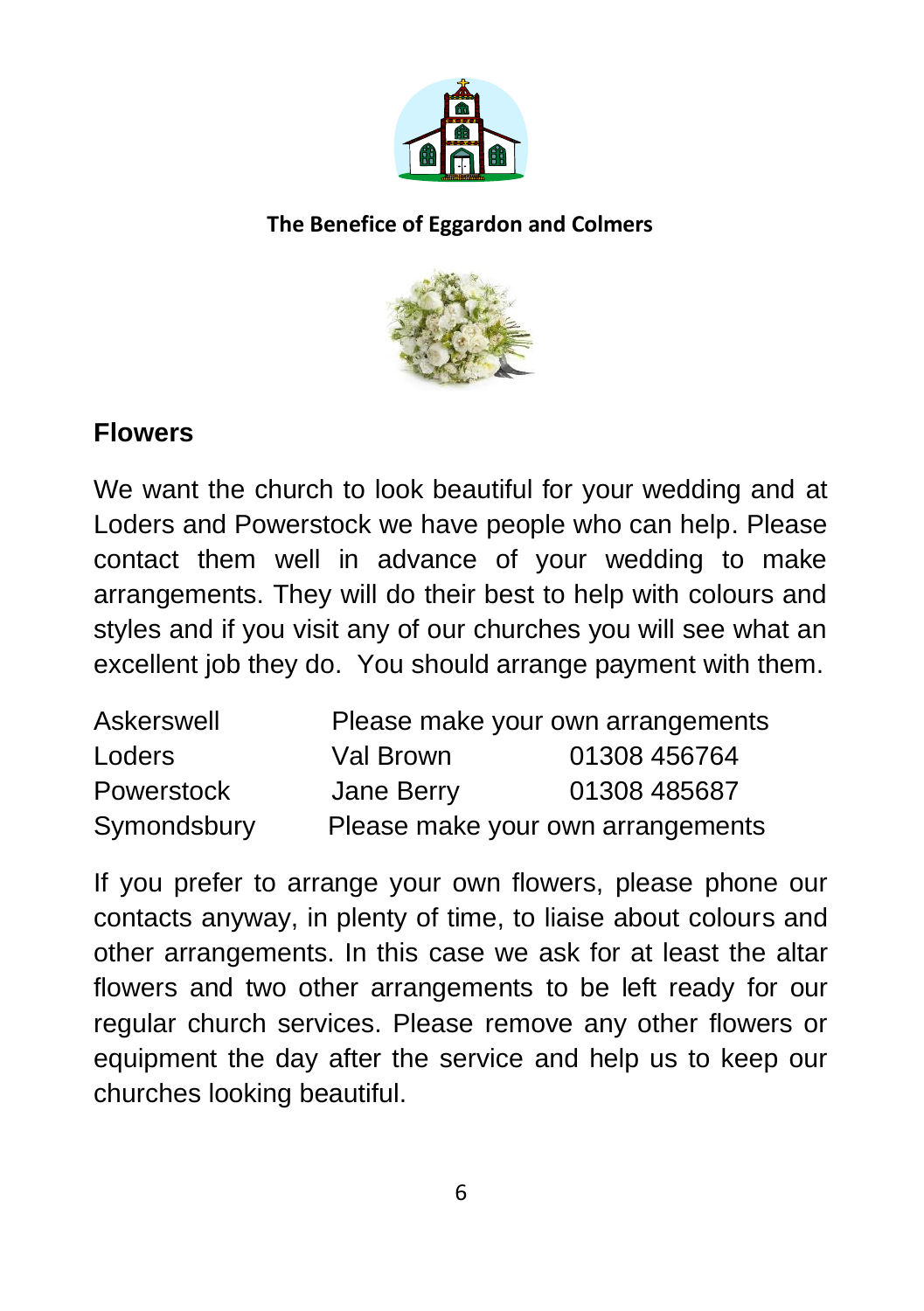



**Bells** Approximate fee £85 (once) or £140 for both before and after the service. Please contact your church for confirmation of these fees as they may vary.

The bells can create a joyous atmosphere before or after the marriage service. If you would like the church bells rung, please contact the appropriate person from this list, at least three months before the big day.

| Askerswell        | <b>Geoff Barrett</b> | 01308 485513 |
|-------------------|----------------------|--------------|
| Loders            | Pam Good             | 01308 424556 |
| <b>Powerstock</b> | <b>Clare Oastler</b> | 01308 538138 |
| Symondsbury       | <b>Alison Harp</b>   | 01308 425239 |

The bell-ringers will begin ringing 25 minutes before your service, for 30 minutes. If the wedding is delayed by more than half an hour they may not be able to ring after the service, although the full fee will still apply.

*Please pay in cash on your wedding day. Money should be in an envelope marked 'bells' to be given to the verger on the day.*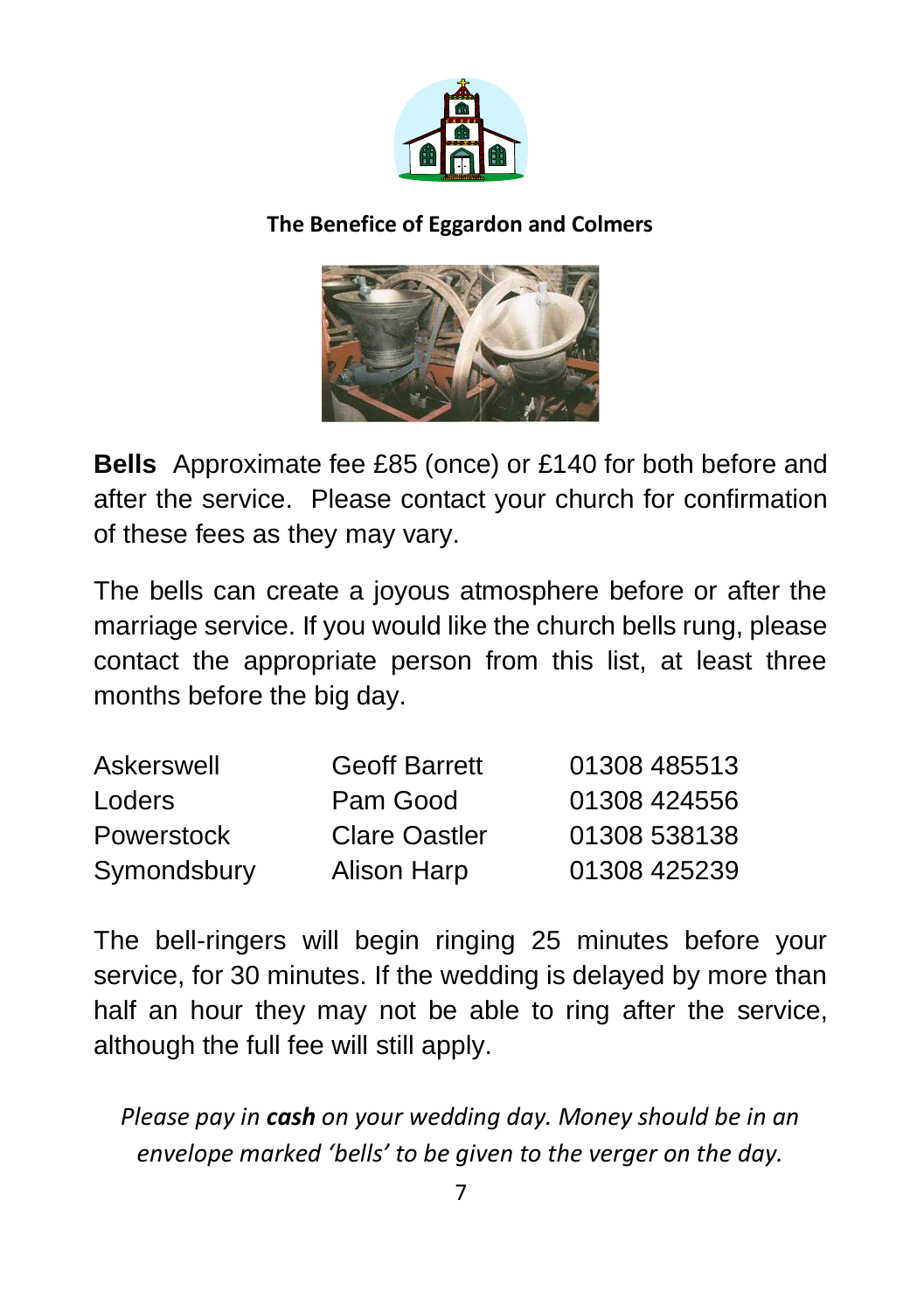

| <b>Burma Certificate</b>         |                                                    |                                                          | <b>Banns Certificate</b> |
|----------------------------------|----------------------------------------------------|----------------------------------------------------------|--------------------------|
| <b>Burns of Massisse Systems</b> | fin de résuming Masser at Mostardt at              | ---                                                      |                          |
|                                  | THE INTO CONTROL BE BEING A MONAGEMENT             |                                                          |                          |
| ___                              |                                                    |                                                          |                          |
|                                  |                                                    |                                                          |                          |
|                                  | s                                                  |                                                          |                          |
| Published                        |                                                    |                                                          |                          |
| Bushiel own ex-                  |                                                    | <b>ENTRANCIA</b>                                         |                          |
| Constitute aircrafts             | as in the public standard wording of the person of |                                                          |                          |
|                                  | In Santas                                          | the two friedom following, and so haredoms, was allocal- |                          |
|                                  | Date of                                            | SL way                                                   |                          |
|                                  | or a                                               |                                                          |                          |

# **Your Marriage Banns**

For most marriages, the law requires that we 'call the banns' in a church service of The Benefice on three Sundays. This is to make sure you can marry legally. We will do this over 3 weeks, at least one month before your wedding. We will let you know when this will be.

It's very special to hear your banns read, so you may like to plan to come to these services. We will make you very welcome, and you will be prayed for as you prepare for this important step in your life together. However, not everyone can manage to get to church to hear the banns. Don't worry. We will read them anyway if you can't make it.

Please also remember that if you, either one of you or both of you, live in a parish outside this Benefice you need a Banns Certificate to say your banns have been read in the parish church where you live. Speak to the vicar there as soon as possible to arrange for him/her to read your banns. They will charge a small fee. Please pass this to the minister at your rehearsal. You can't marry without it.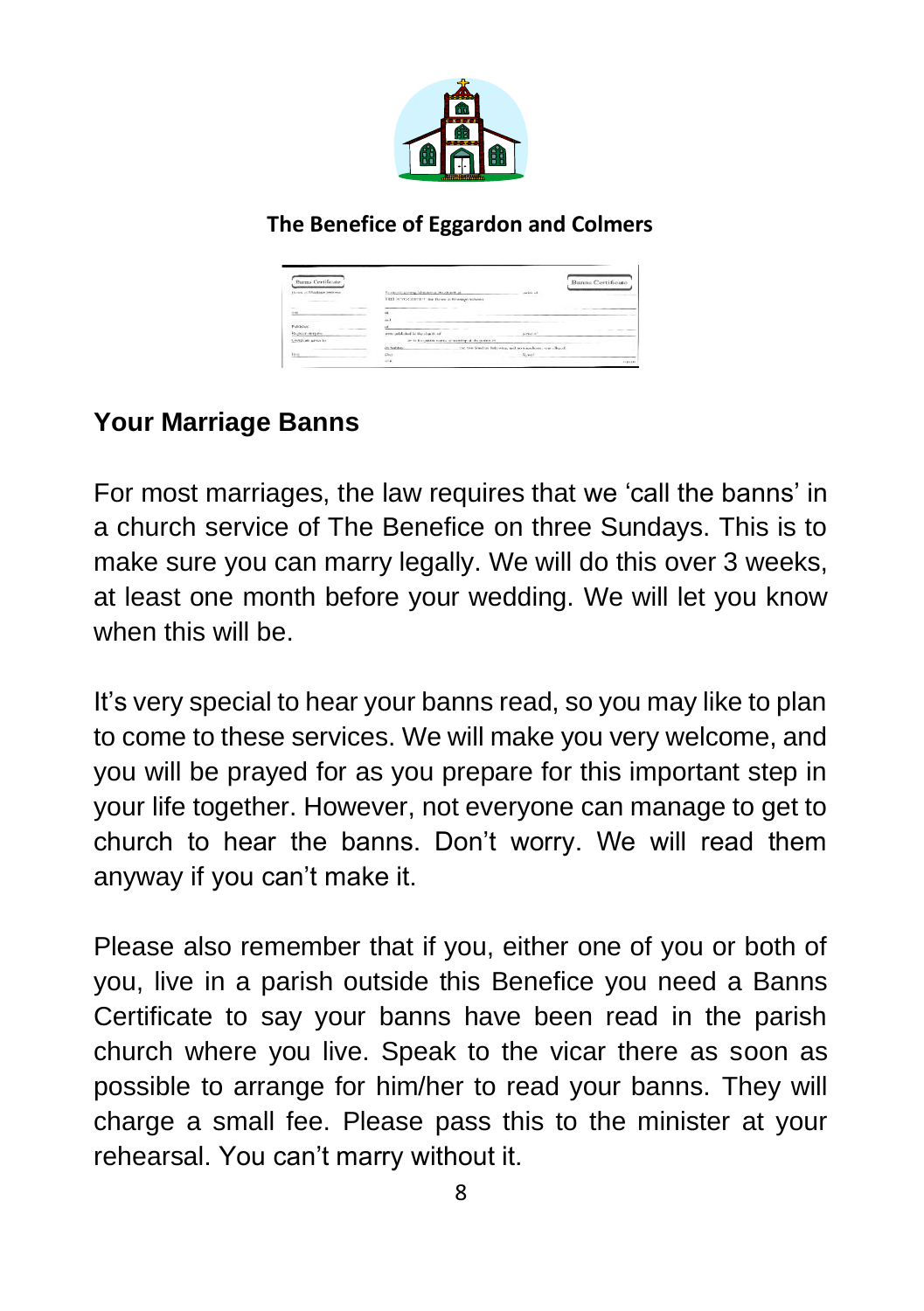

# **Sample Order of Service** (may vary)

The Entrance of the Bride *You might like to include the name of the piece of music.* Welcome and opening prayer Hymn *Please print out the words.* Preface The Declarations Readings *You might like to include the names of the readings and where they are from, as well as the name of the person reading if this is one of your family or friends. You can have one or two, but at least one should be from the Bible.* Address Hymn *Please print out the words* The Marriage The Blessing of the Marriage Signing of the Register The Prayers *Prayers end with The Lord's Prayer. You can print out the words if you would like to. We use the 'old fashioned' version.* Hymn *Please print out the words* The Blessing The Bride and Groom leave the church *You might like to include the name of the piece of music.*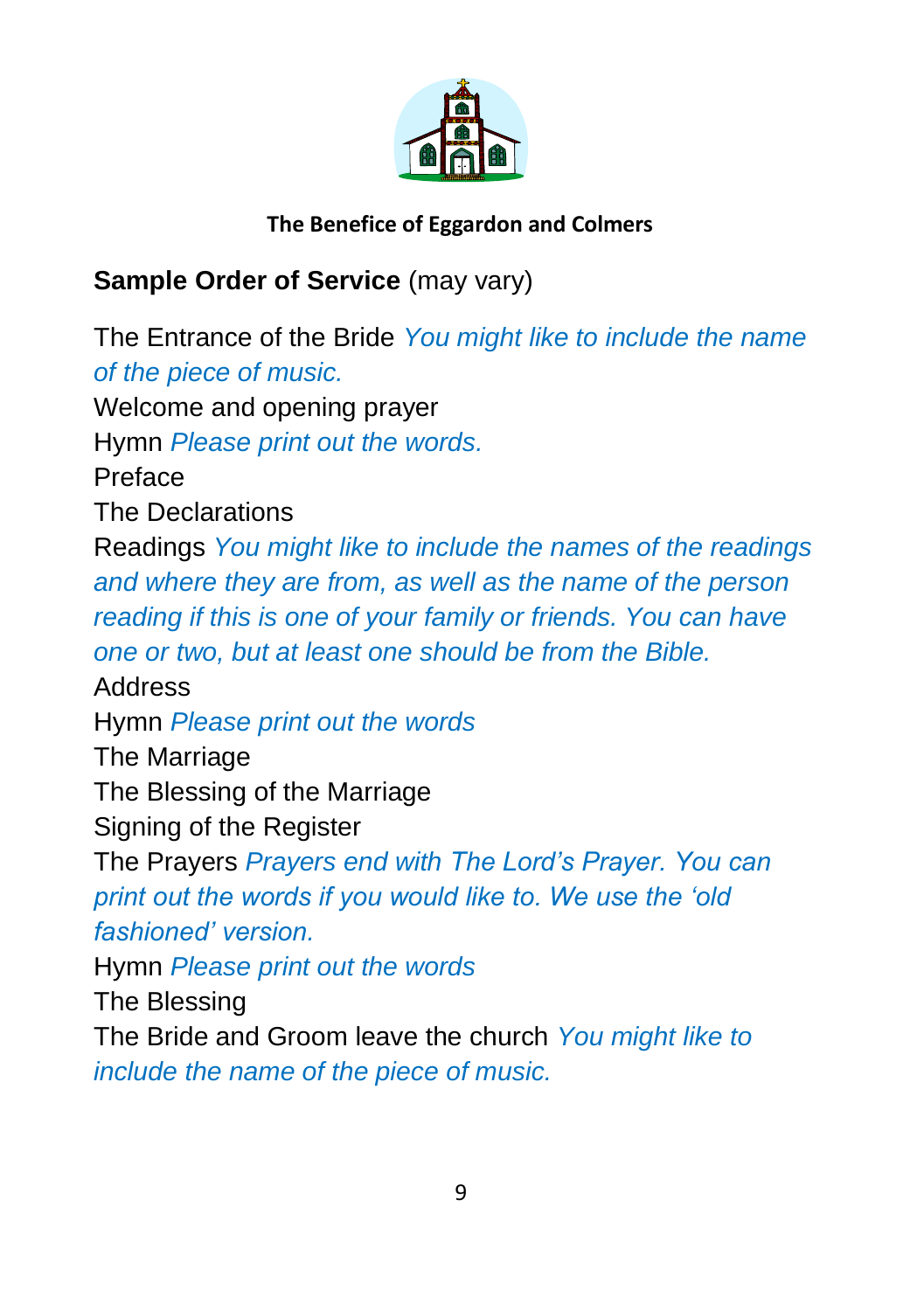

| <b>Purpose</b>                                    | One of the following Original documents from Group A<br>and Group B must be provided by each of the parties                                                                                                                                                            |
|---------------------------------------------------|------------------------------------------------------------------------------------------------------------------------------------------------------------------------------------------------------------------------------------------------------------------------|
|                                                   | <b>Group A</b>                                                                                                                                                                                                                                                         |
| Evidence of<br><b>Nationality</b><br>and identity | A valid passport.                                                                                                                                                                                                                                                      |
|                                                   | A certificate of registration as a British citizen granted by the<br>Secretary of State, along with one of the documents from<br>Group B to establish current use of name on the certificate<br>of registration and if required, evidence of a change of<br>name.      |
|                                                   | A certificate of naturalisation as a British citizen granted by<br>the Secretary of State, along with one of the documents<br>from Group B, to establish current use of name on the<br>certificate of naturalisation and if required, evidence of a<br>change of name. |
|                                                   | A UK birth certificate, along with one of the documents from<br>Group B, to establish current use of name on the birth<br>certificate and if required, evidence of a change of name.                                                                                   |
|                                                   | <b>Group B</b>                                                                                                                                                                                                                                                         |
| Evidence of<br>name                               | A utility bill no more than three months old                                                                                                                                                                                                                           |
|                                                   | A bank or building society statement or passbook no more<br>than one month old                                                                                                                                                                                         |
|                                                   | A council tax bill dated no more than 12 months or a<br>mortgage statement dated no more than 12 months ago.                                                                                                                                                           |
|                                                   | A valid driving licence in the name of the person giving<br>notice of marriage.                                                                                                                                                                                        |
| <b>Group C</b> (If Required)                      |                                                                                                                                                                                                                                                                        |
| <b>Banns</b><br>Certificate                       | If the banns have been read at a church outside the<br>Benefice (even if they have also been read within the<br>Benefice) a Banns Certificate from that church is required.<br>This should be provided at the wedding rehearsal. Without<br>this you cannot marry.     |